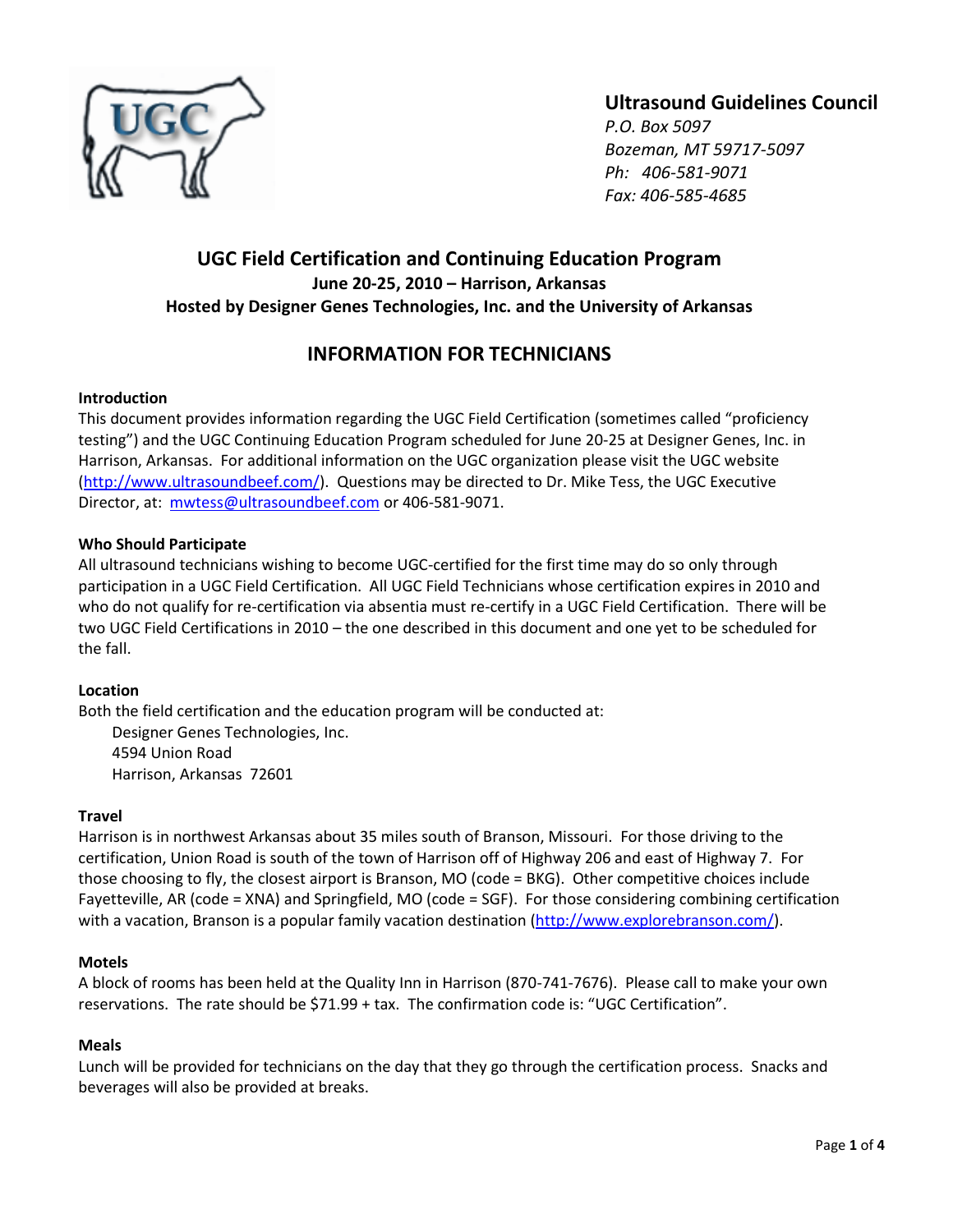# **Education Program**

*Recent changes in UGC policy require all technicians going through the certification process to participate in the education program offered in conjunction with field certification.* UGC Technicians who have certified via absentia are welcome to participate in the education program and may earn 2 points towards their education requirements. See the UGC website for more details on UGC Continuing Education.

### **Cost**

UGC Field Certification and Education Program = \$525 UGC Education Program alone (applies only to UGC Technicians who are not re-certifying) = \$25

### **Schedule**

In order to save time for technicians, the education program has been integrated with the certification process. Technicians may go through certification on Monday, Tuesday, Wednesday, Thursday, or Friday. The facilities will permit 10 technicians per day – 5 in the morning and 5 in the afternoon.

The education program will include a chute-side workshop and classroom presentations. The workshops are designed to improve scanning techniques and will be conducted in the evening prior to proficiency testing. Classroom presentations will focus on three topics: 1) Ultrasound as a Business, 2) Breed Association Ultrasound Rules, Policies and Contacts, and 3) Helping Breeders Interpret Ultrasound Information. For technicians scanning cattle in the morning, classroom presentations will be in the afternoon. For technicians scanning cattle in the afternoon, classroom presentations will be in the morning.

Technicians should plan to arrive at Designer Gene Technologies Inc. by 6:30 PM the evening prior to their scheduled scanning day. Technicians should be finished and ready to start home by 5:30 PM the next day.

The schedule is summarized below. "Morning techs" = technicians scheduled to scan cattle in the morning, and "Afternoon techs" = technicians scheduled to scan cattle in the afternoon. In the event of extreme heat, the schedule may need to be adjusted to better care for the cattle.

### Sunday June 20

7:00 – 9:00 PM – Chute-side workshop for Monday techs

### Monday June 21

- 7:30 AM Chute-side setup for morning techs
- 8:00 AM Scanning begins for morning techs
	- Classroom education program and written exam for afternoon techs
- 12:00 PM Lunch
- 1:00 PM Chute side setup for afternoon techs
	- Classroom education program and written exam for morning techs
- 1:30 PM Scanning begins for afternoon techs
- 5:30 PM Monday techs should be finished

7:00 – 9:00 PM – Chute side workshop for Tuesday techs

#### Tuesday June 22

- 7:30 AM Chute-side setup for morning techs
- 8:00 AM Scanning begins for morning techs
	- Classroom education program and written exam for afternoon techs
- 12:00 PM Lunch
- 1:00 PM Chute-side setup for afternoon techs
	- Classroom education program and written exam for morning techs
- 1:30 PM Scanning begins for afternoon techs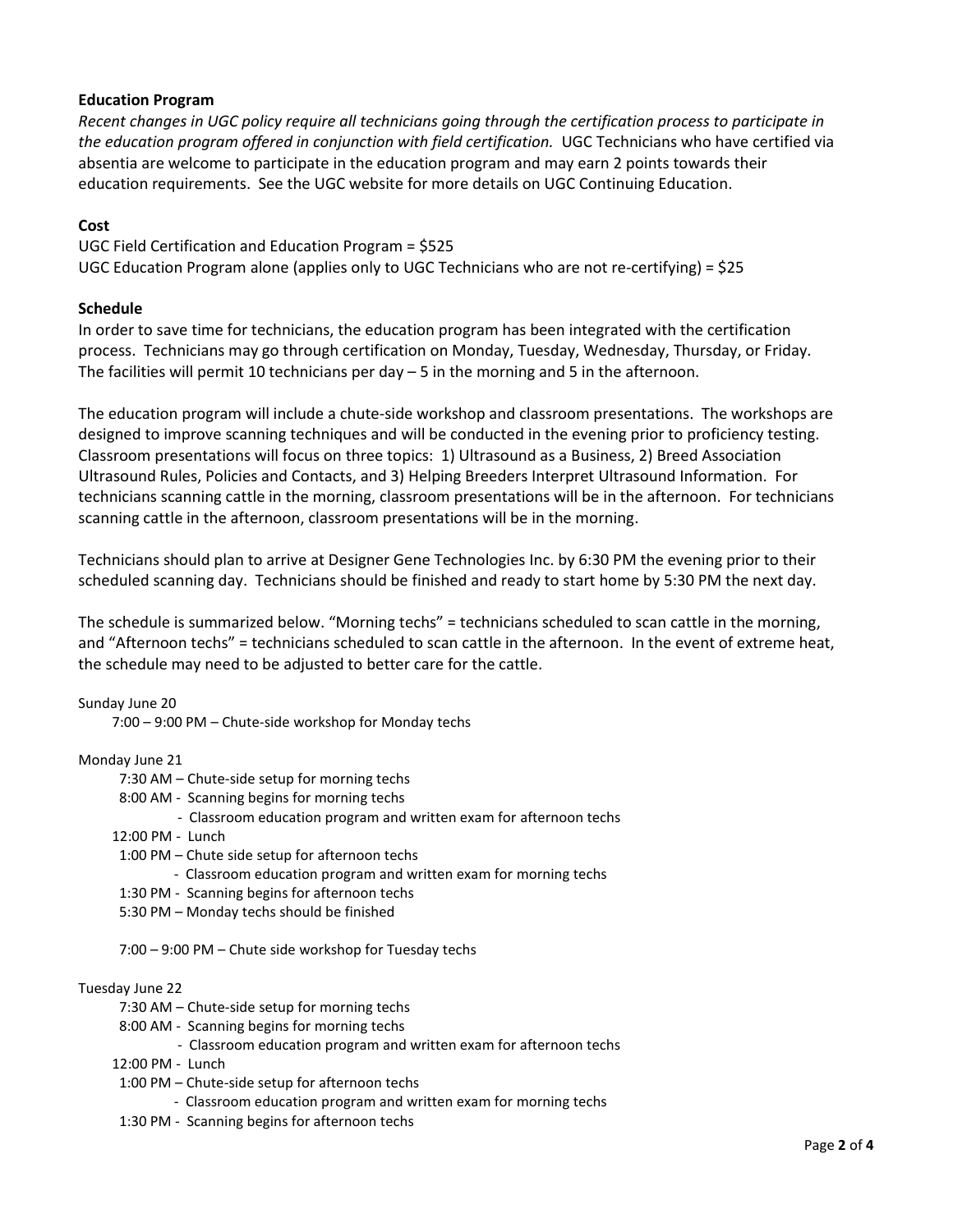5:30 PM – Tuesday techs should be finished

7:00 – 9:00 PM – Chute-side workshop for Wednesday techs

#### Wednesday June 23

- 7:30 AM Chute-side setup for morning techs
- 8:00 AM Scanning begins for morning techs
	- Classroom education program and written exam for afternoon techs
- 12:00 PM Lunch
- 1:00 PM Chute-side setup for afternoon techs
	- Classroom education program and written exam for morning techs
- 1:30 PM Scanning begins for afternoon techs
- 5:30 PM Wednesday techs should be finished

7:00 – 9:00 PM – Chute-side workshop for Thursday techs (if necessary)

Thursday June 24 (if necessary)

- 7:30 AM Chute-side setup for morning techs
- 8:00 AM Scanning begins for morning techs
	- Classroom education program and written exam for afternoon techs
- 12:00 PM Lunch
- 1:00 PM Chute-side setup for afternoon techs
	- Classroom education program and written exam for morning techs
- 1:30 PM Scanning begins for afternoon techs
- 5:30 PM Thursday techs should be finished

7:00 – 9:00 PM – Chute-side workshop for Friday techs (if necessary)

#### Friday June 25 (if necessary)

- 7:30 AM Chute-side setup for morning techs
- 8:00 AM Scanning begins for morning techs
	- Classroom education program and written exam for afternoon techs
- 12:00 PM Lunch
- 1:00 PM Chute-side setup for afternoon techs
	- Classroom education program and written exam for morning techs
- 1:30 PM Scanning begins for afternoon techs
- 5:30 PM Friday techs should be finished

### **Registration**

Certification times will be filled on a first registration first scheduled basis. Technicians may request the day to certify; however, final scheduling will be decided by UGC. Thursday and Friday will be filled only if needed. To register, technicians must fill out the registration form which may be downloaded from the UGC website. Complete registrations must include payment and be received no later than June 7, 2010. Technicians will be notified of their scheduled certification dates via email. UGC Technicians who wish to participate in the education program but are not attempting re-certification should register using the same form.

### **Equipment and Supplies**

Technicians attempting certification must bring and use their own equipment – i.e., ultrasound machine with transducer, standoff pad, frame grabber, image capturing system, and extension cords. Technicians are not required to own the equipment they use; however, UGC certification is specific to the equipment (brand and model) used during proficiency testing. The host institution will provide oil, paper towels, electrical service, and a work table next to the chute.